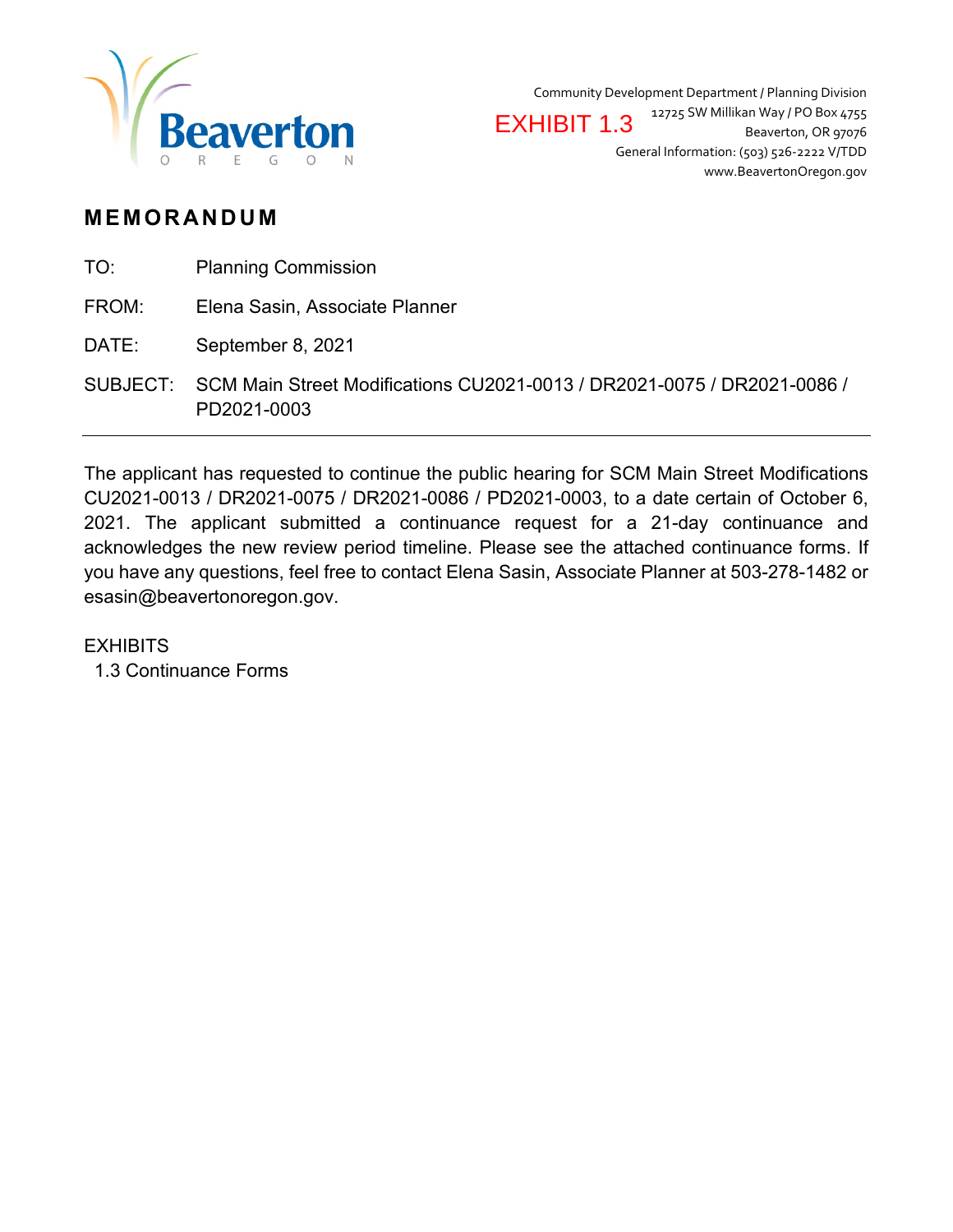

# **CONTINUANCE REQUEST**

Revised 03/2018

TO: CITY OF BEAVERTON, PLANNING DIVISION

RE: Case File No<sup>1</sup>: CU2021-0013

| RE: Case File No <sup>1</sup> : CU2021-0013                                                                                                                                                                                                                                                                                     |                                                |
|---------------------------------------------------------------------------------------------------------------------------------------------------------------------------------------------------------------------------------------------------------------------------------------------------------------------------------|------------------------------------------------|
| I, Li Alligood<br>behalf of the applicant, hereby request pursuant to ORS 227.178(5), a continuance of the<br>City's action on this case file. I understand and accept that the State of Oregon's 120 day<br>processing rule for land use decisions will be extended by the length of the continuance.                          | s as the applicant or with authority to act on |
| <b>Application Deemed Complete Date*:</b>                                                                                                                                                                                                                                                                                       | July 28, 2021                                  |
| Original 120 Day Final Decision Date*:                                                                                                                                                                                                                                                                                          | November 25, 2021                              |
| Number of Days of Continuance Request:                                                                                                                                                                                                                                                                                          | 21 days                                        |
| <b>Final Written Decision Date:</b>                                                                                                                                                                                                                                                                                             | December 16, 2021                              |
| Continuance Shall Not Exceed (365 day date):                                                                                                                                                                                                                                                                                    | July 28, 2022                                  |
| I understand that ORS 227.178(5) allows the applicant to extend this application forward<br>by no more than 245 additional days. No matter the number or length of continuance<br>requests, the Development Code requires that a final decision be made within 365 days<br>as determined from date of application completeness. |                                                |
| September<br>Dated this 7th<br>day of                                                                                                                                                                                                                                                                                           | 2021                                           |

| Dated this 7th |       | day of | September          | 2021                                          |                                                                                                                                                                                         |
|----------------|-------|--------|--------------------|-----------------------------------------------|-----------------------------------------------------------------------------------------------------------------------------------------------------------------------------------------|
|                | (Day) |        | (Month)            | (Year)                                        |                                                                                                                                                                                         |
|                |       |        | Signature:         | Fallifr                                       | Digitally signed by Li Alligood, AICP<br>DN: C=US, E=li.alligood@otak.com, O="Otak, Inc.",<br>OU=Portland Planning & Design, CN="Li Alligood, AICP"<br>Date: 2021.09.07 17:45:13-07'00' |
|                |       |        | <b>Print Name:</b> | Li Alligood                                   |                                                                                                                                                                                         |
|                |       |        |                    | Representing: Wishcamper Development Partners |                                                                                                                                                                                         |

<sup>&</sup>lt;sup>1</sup> In the event there is a request for continuance of more than one (1) application, a separate Request for Continuance form shall be completed for each application.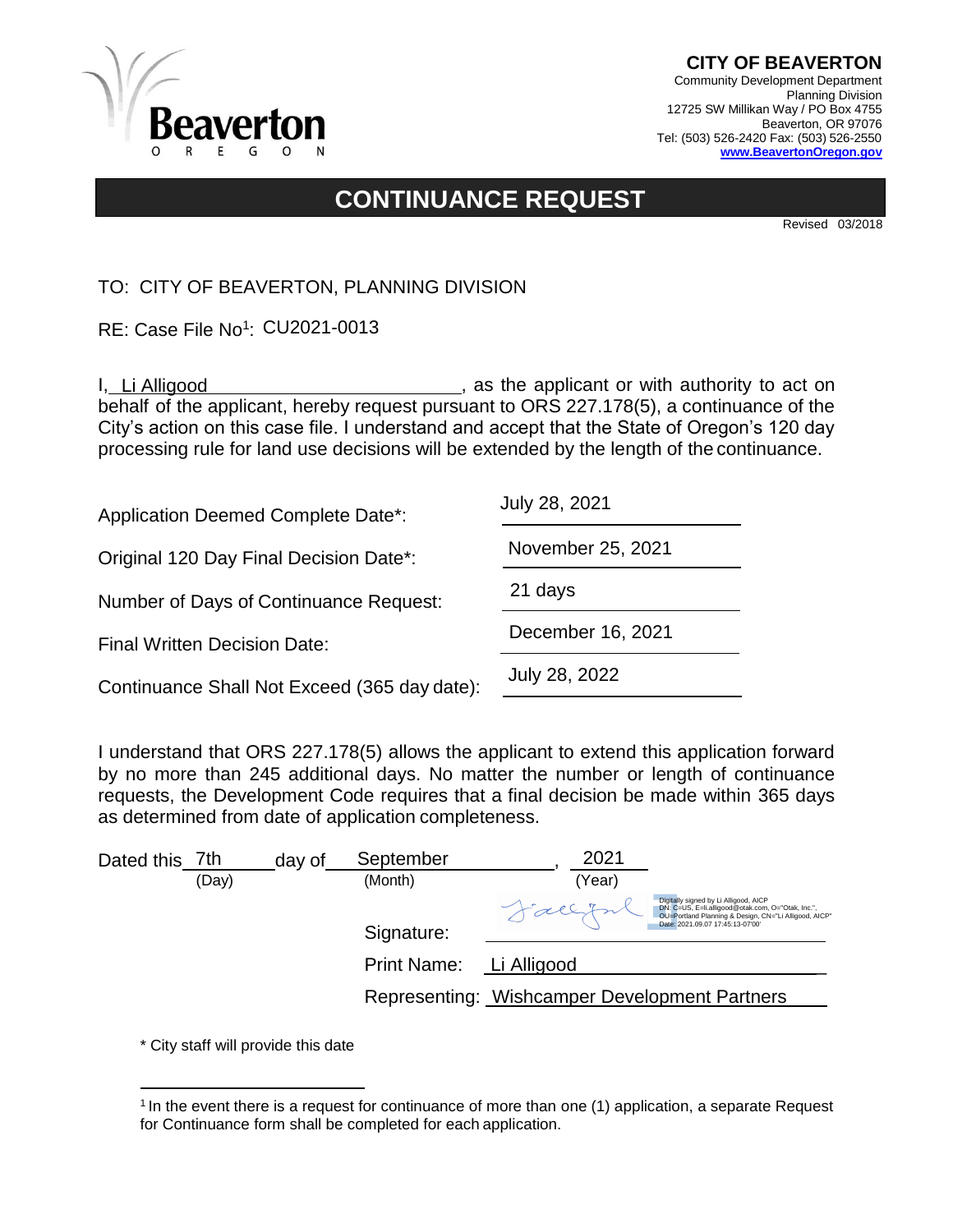

# **CONTINUANCE REQUEST**

Revised 03/2018

TO: CITY OF BEAVERTON, PLANNING DIVISION

RE: Case File No<sup>1</sup>: DR2021-0075

| RE: Case File No <sup>1</sup> : DR2021-0075                                                                                                                                                                                                                                                                                     |                                                   |
|---------------------------------------------------------------------------------------------------------------------------------------------------------------------------------------------------------------------------------------------------------------------------------------------------------------------------------|---------------------------------------------------|
| I. Li Alligood<br>behalf of the applicant, hereby request pursuant to ORS 227.178(5), a continuance of the<br>City's action on this case file. I understand and accept that the State of Oregon's 120 day<br>processing rule for land use decisions will be extended by the length of the continuance.                          | sall as the applicant or with authority to act on |
| <b>Application Deemed Complete Date*:</b>                                                                                                                                                                                                                                                                                       | July 28, 2021                                     |
| Original 120 Day Final Decision Date*:                                                                                                                                                                                                                                                                                          | November 25, 2021                                 |
| Number of Days of Continuance Request:                                                                                                                                                                                                                                                                                          | 21 days                                           |
| <b>Final Written Decision Date:</b>                                                                                                                                                                                                                                                                                             | December 16, 2021                                 |
| Continuance Shall Not Exceed (365 day date):                                                                                                                                                                                                                                                                                    | July 28, 2022                                     |
| I understand that ORS 227.178(5) allows the applicant to extend this application forward<br>by no more than 245 additional days. No matter the number or length of continuance<br>requests, the Development Code requires that a final decision be made within 365 days<br>as determined from date of application completeness. |                                                   |
| September<br>Dated this 7th<br>day of                                                                                                                                                                                                                                                                                           | 2021                                              |

| Dated this | 7th   | day of | September          | 2021                                                                                                                                                                                       |
|------------|-------|--------|--------------------|--------------------------------------------------------------------------------------------------------------------------------------------------------------------------------------------|
|            | (Day) |        | (Month)            | (Year)                                                                                                                                                                                     |
|            |       |        | Signature:         | Digitally signed by Li Alligood, AICP<br>DN: C=US, E=li.alligood@otak.com, O="Otak,<br>Inc.", OU=Portland Planning & Design, CN="Li<br>Alligood, AICP"<br>Date: 2021.09.07 17:44:34-07'00' |
|            |       |        | <b>Print Name:</b> | Li Alligood                                                                                                                                                                                |
|            |       |        |                    | Representing: Wishcamper Development Partners                                                                                                                                              |

<sup>&</sup>lt;sup>1</sup> In the event there is a request for continuance of more than one (1) application, a separate Request for Continuance form shall be completed for each application.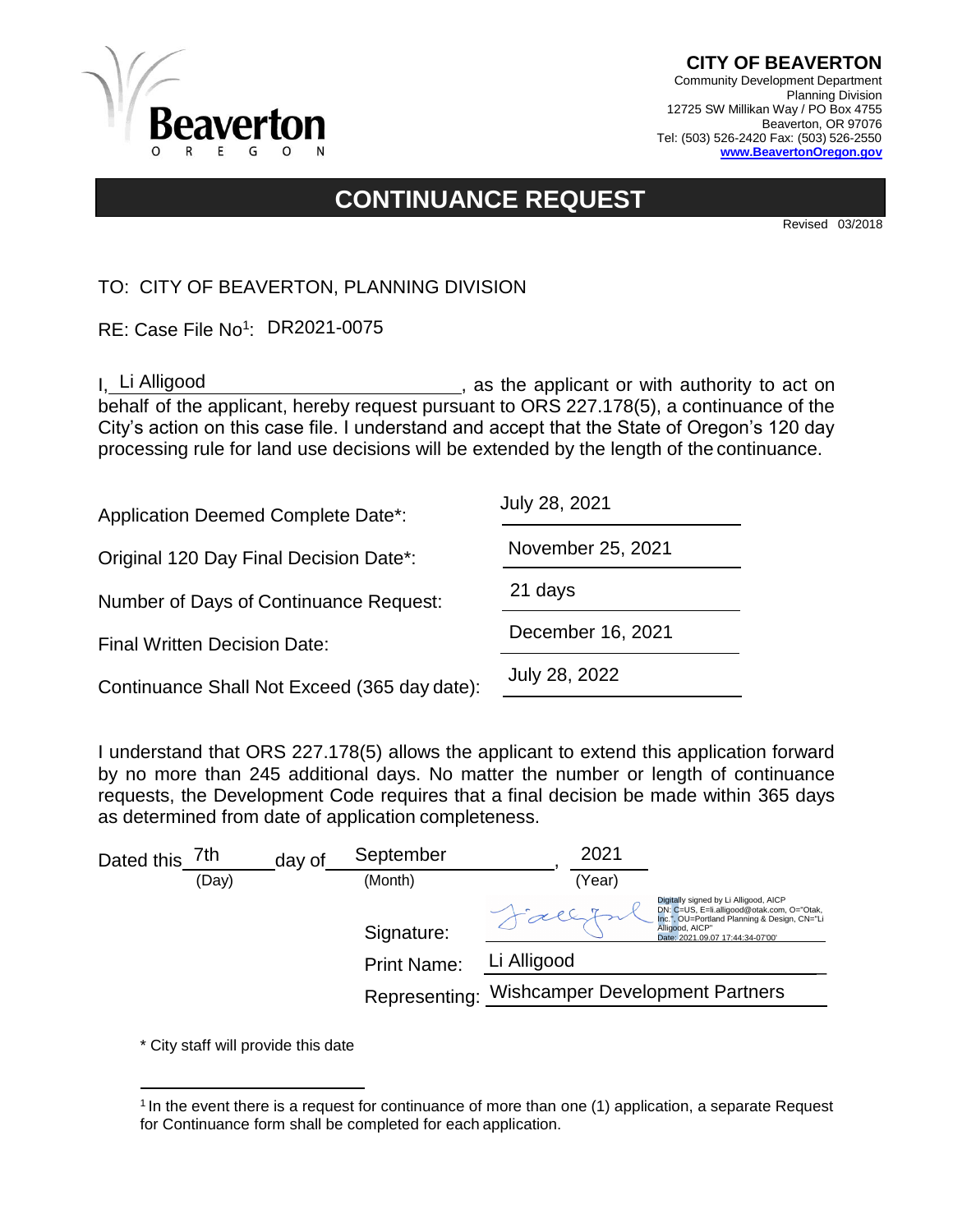

# **CONTINUANCE REQUEST**

Revised 03/2018

TO: CITY OF BEAVERTON, PLANNING DIVISION

RE: Case File No<sup>1</sup>: DR2021-0086 Beautiful Square Building 1999

| RE: Case File No <sup>1</sup> : DR2021-0086                                                                                                                                                                                                                                                                                     |                                                |
|---------------------------------------------------------------------------------------------------------------------------------------------------------------------------------------------------------------------------------------------------------------------------------------------------------------------------------|------------------------------------------------|
| I. Li Alligood<br>behalf of the applicant, hereby request pursuant to ORS 227.178(5), a continuance of the<br>City's action on this case file. I understand and accept that the State of Oregon's 120 day<br>processing rule for land use decisions will be extended by the length of the continuance.                          | s as the applicant or with authority to act on |
| <b>Application Deemed Complete Date*:</b>                                                                                                                                                                                                                                                                                       | July 28, 2021                                  |
| Original 120 Day Final Decision Date*:                                                                                                                                                                                                                                                                                          | November 25, 2021                              |
| Number of Days of Continuance Request:                                                                                                                                                                                                                                                                                          | 21 days                                        |
| <b>Final Written Decision Date:</b>                                                                                                                                                                                                                                                                                             | December 16, 2021                              |
| Continuance Shall Not Exceed (365 day date):                                                                                                                                                                                                                                                                                    | July 28, 2022                                  |
| I understand that ORS 227.178(5) allows the applicant to extend this application forward<br>by no more than 245 additional days. No matter the number or length of continuance<br>requests, the Development Code requires that a final decision be made within 365 days<br>as determined from date of application completeness. |                                                |
| September<br>7th<br>Dated this<br>dav of                                                                                                                                                                                                                                                                                        | 2021                                           |

| Dated this | 7th   | day of | September          | 2021                                                                                                                                                                                       |
|------------|-------|--------|--------------------|--------------------------------------------------------------------------------------------------------------------------------------------------------------------------------------------|
|            | (Day) |        | (Month)            | (Year)                                                                                                                                                                                     |
|            |       |        | Signature:         | Digitally signed by Li Alligood, AICP<br>DN: C=US, E=li.alligood@otak.com,<br>O="Otak, Inc.", OU=Portland Planning &<br>Design, CN="Li Alligood, AICP"<br>Date: 2021.09.07 17:42:39-07'00' |
|            |       |        | <b>Print Name:</b> | Li Alligood                                                                                                                                                                                |
|            |       |        |                    | Representing: Wishcamper Development Partners                                                                                                                                              |

<sup>&</sup>lt;sup>1</sup> In the event there is a request for continuance of more than one (1) application, a separate Request for Continuance form shall be completed for each application.